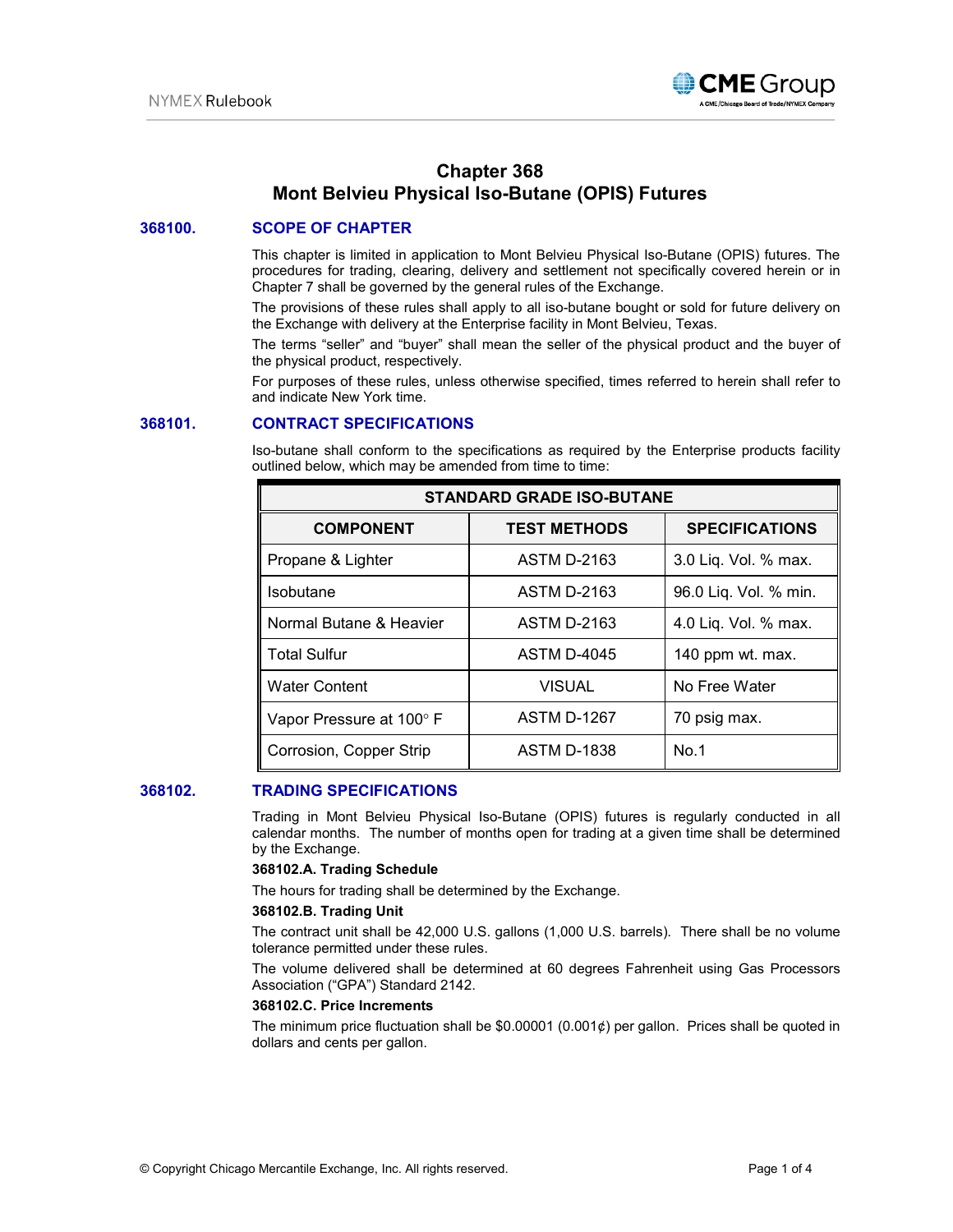

#### **368102.D. Position Limits, Exemptions, Position Accountability and Reportable Levels**

The applicable position limits and/or accountability levels, in addition to the reportable levels, are set forth in the Position Limit, Position Accountability and Reportable Level Table in the Interpretations & Special Notices Section of Chapter 5.

A Person seeking an exemption from position limits for bona fide commercial purposes shall apply to the Market Regulation Department on forms provided by the Exchange, and the Market Regulation Department may grant qualified exemptions in its sole discretion.

Refer to Rule 559 for requirements concerning the aggregation of positions and allowable exemptions from the specified position limits.

#### **368102.E. Termination of Trading**

No trades in the Mont Belvieu Physical Iso-Butane (OPIS) futures shall be made after the second-to-last business day of the expiring contract month (the "last trade date"). In the event that the originally listed last trade date is declared a holiday, the last trade date will move to the business day immediately prior. Any contracts remaining open after the last trade date must be either:

- (A) Settled by delivery which shall take place on the last business day of the delivery month.
- (B) Liquidated by means of a bona fide Exchange for Related Position ("EFRP") pursuant to Rule 538. An EFRP is permitted in an expired futures contract until 3:30 p.m. on the last trade date of the expiring futures contract. An EFRP which establishes a futures position for either the buyer or the seller in an expired futures contract shall not be permitted following the termination of trading of an expired futures contract.

## **368103. INSPECTION**

Inspection of product shall be conducted in accordance with the standard operating practice at the Enterprise facility.

## **368104. DELIVERY**

Delivery shall be made free-on-board ("F.O.B.") at the Enterprise facility or, with the mutual agreement of the buyer and the seller, at any pipeline, storage facility, or fractionation facility in Mont Belvieu, Texas. Delivery shall be made with all applicable Federal executive orders and all applicable Federal, State and local laws and regulations.

For the purposes of this rule, the term F.O.B. shall mean a delivery in which the seller delivers to the buyer iso-butane which is free of all liens, encumbrances, unpaid taxes, fees and other charges.

The seller shall retain title to and bear the risk of loss for the product until the product is delivered to the buyer.

Delivery shall be made by any of the following methods: (1) by in-well transfer at the Enterprise facility. For purposes of this rule, in-well transfer is defined as the transfer of title on the books from the seller to the buyer as a result of the issuance of a Product Transfer Order or an equivalent document; or (2) by book transfer, provided that both the buyer and the seller mutually agree to such transfer. For purposes of this rule, book transfer is defined as a book adjustment effecting a title transfer between seller and buyer.

## **368105. DELIVERY PROCEDURES**

#### **368105.A. Notices of Intention to Deliver and Notices of Intention to Accept**

1. Notice of Intention to Deliver

By 4:00 p.m. on the last trade date, Exchange clearing members having open short positions shall provide the Clearing House with a Notice of Intention to Deliver. The Notice of Intention to Deliver must be in the form prescribed by the Exchange and must include: the name of the seller(s); the number of contracts to be delivered; and shall also provide any additional information as may be required by the Exchange.

2. Notice of Intention to Accept

By 4:00 p.m. on the last trade date, Exchange clearing members having open long positions shall provide the Clearing House with a Notice of Intention to Accept. The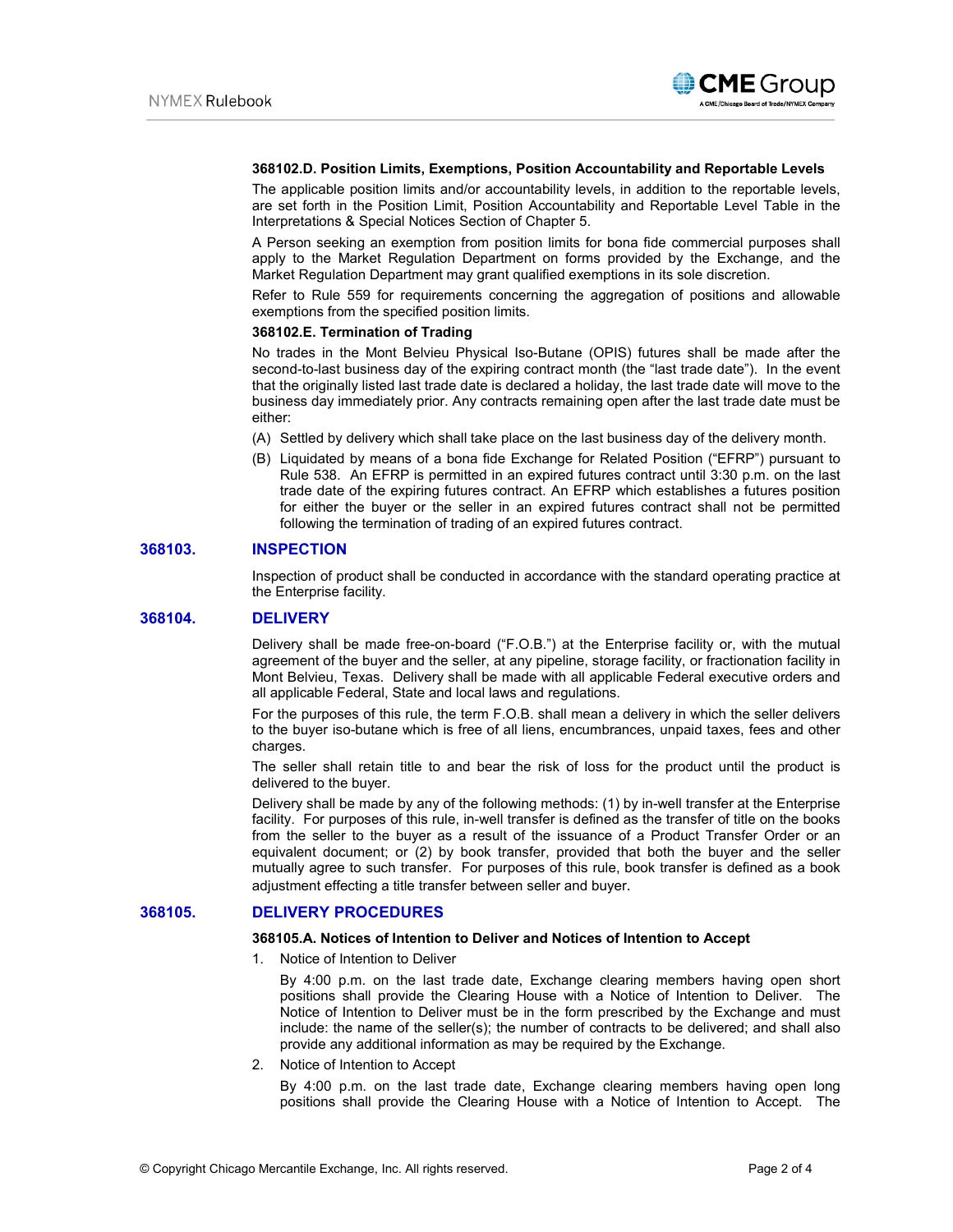

Notice of Intention to Accept must be in the form prescribed by the Exchange, and must include: the name of the buyer(s); the number of contracts to be accepted; and shall also provide any additional information as may be required by the Exchange.

## **368105.B. Notice Day**

The Clearing House shall allocate Notices of Intention to Deliver and Notices of Intention to Accept by matching size of positions and preferred locations, to the extent possible. The Clearing House shall provide Assignment Allocation Notices to the respective clearing members no later than 6:00 p.m. on the last trade date. The day on which the Assignment Allocation Notices are provided to the clearing members shall be referred to as "Notice Day". Assignment Allocation Notices are not transferable.

#### **368105.C. Buyer's Clearing Member Delivery Instructions**

As soon as possible after receipt from the Exchange of an Assignment Allocation Notice, but no later than 10:00 a.m. on the last business day of the contract month, the buyer's clearing member shall provide the Clearing House and the seller's clearing member identified in such Assignment Allocation Notice properly completed Delivery Instructions, in the form prescribed by the Exchange, which must include the following information: the name of seller(s); the assignment number; the seller's choice of eligible facility; the number of contracts to be delivered; the method of delivery; and any additional information as may be required by the Exchange.

#### **368105.D. Amendment to Delivery Instructions**

Except as provided in this section 105.D, Notices of Intention to Deliver and Notices of Intention to Accept may not be amended after they have been provided to the counterparty and the Clearing House. However, upon mutual consent of the parties and upon written notice to the Clearing House, the parties may change the delivery facility and/or the method of delivery named by the buyer.

Any such changes must be made on the form prescribed by the Exchange. Any changes made with respect to the foregoing must be made in conformance with all contract requirements and specifications no later than 10:00 a.m. on the last business day of the contract month.

#### **368105.E. Final Settlement Price**

The final settlement price for the delivery month shall be the Oil Price Information Service ("OPIS") average price on the last trade date. The final settlement price shall be the basis for delivery.

## **368106. TIMING OF DELIVERY**

Delivery shall take place on the last business day of the expiring contract month.

## **368107. DELIVERY MARGIN AND PAYMENT**

#### **368107.A. Margin**

On the first business day following the last trade date, the clearing member shall obtain from any buyer margin equal to the full value of the product to be delivered and the clearing member shall obtain from any seller margin in an amount fixed, from time to time, by the Exchange.

The buyer's clearing member and the seller's clearing member shall deposit with the Clearing House margins in such amounts and in such form as required by the Exchange. Such margins shall be returned on the business day following notification to the Exchange that delivery and payment have been completed.

#### **368107.B. Payment**

No later than 12:00 p.m. on the fifth business day following completion of delivery, the buyer shall pay the short contract value by federal funds wire transfer to the account of the seller at the bank nominated by the seller. The term "contract value" shall mean the amount equal to the Final Settlement Price times forty-two thousand (42,000) times the number of contracts to be delivered. Upon receipt of payment, the seller shall provide the buyer with all appropriate documents necessary to transfer ownership of the product to the buyer.